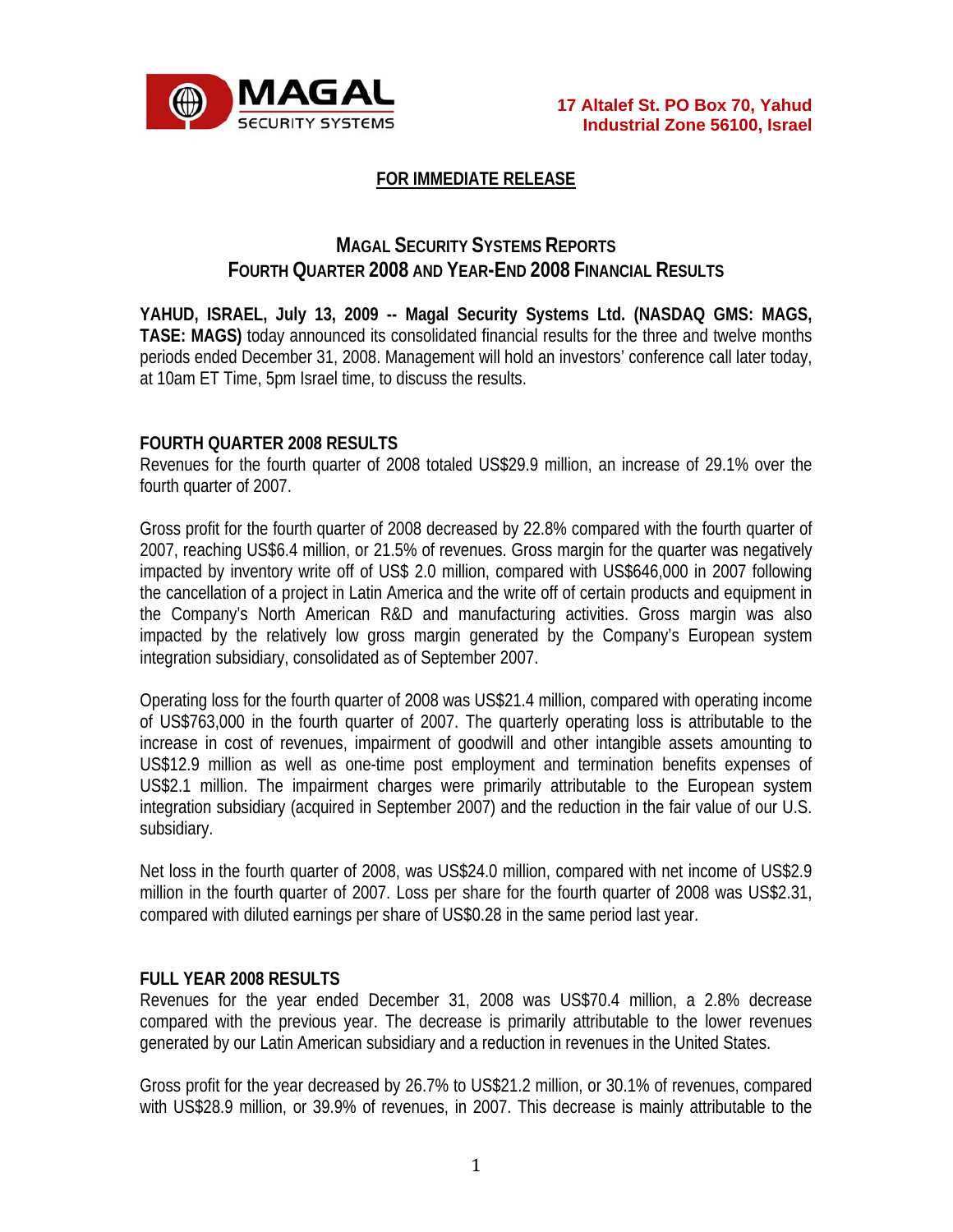

afore-mentioned inventory write offs of US\$2.0 million in 2008, the contribution of our European subsidiary as indicated above, the 12.8% appreciation of the Israeli Shekel ("NIS") during 2008 against the U.S. dollar which increased the U.S. dollar value of the Company's NIS denominated expenses as well as a loss provision attributable to two strategic projects.

Operating loss for 2008 was US\$28.6 million, compared with operating income of US\$2.7 million in 2007. The operating loss was primarily attributable to the one-time impairment of goodwill and other intangible asset charges of US\$12.9 million and one-time post employment and termination benefits expenses of US\$2.6 million, the majority of which were recorded in the fourth quarter of 2008.

Net loss for 2008 was US\$32.6 million compared with net income of US\$1.9 million in 2007. Net Loss per share for the year ended December 31, 2008 was US\$3.14, compared with diluted earnings per share of US\$0.18 in the year 2007.

Commenting on the results, Mr. Yaacov Perry, the Chairman of the Board of Directors of the Company, said: "Magal, a leading international provider of security, safety, site management and intelligence analysis, has undergone deep refocusing measures in recent months,. which were undertaken with a view to better equip the company to continue to grow and expand and meeting the evolving market demands through its premier portfolio. Looking ahead, Magal is now entering the next stage of its development, and I wish the incoming CEO, Eitan Livneh, the best of success in taking the company to the next echelon of growth and success."

# **INVESTORS' CONFERENCE CALL INFORMATION:**

The Company will host a conference call on July 13, 2009 at 10:00am ET. On the call, management will review and discuss the results and will be available to answer investor questions.

To participate, please call one of the following teleconferencing numbers. Please begin placing your calls at least 10 minutes before the conference call commences. If you are unable to connect using the toll-free numbers, please try the international dial-in number.

**US Dial-in Number: 1 888 668 9141 Israel Dial-in Number: 03 918 0610 UK Dial-in Number: 0 800 917 5108 International Dial-in Number: +972 3 918 0610** at: **10:00am Eastern Time; 3:00pm UK Time; 5:00pm Israel Time**

A replay of the call will be available from the day after the call. The link to the replay will be accessible from Magal's website at: www.magal-ssl.com.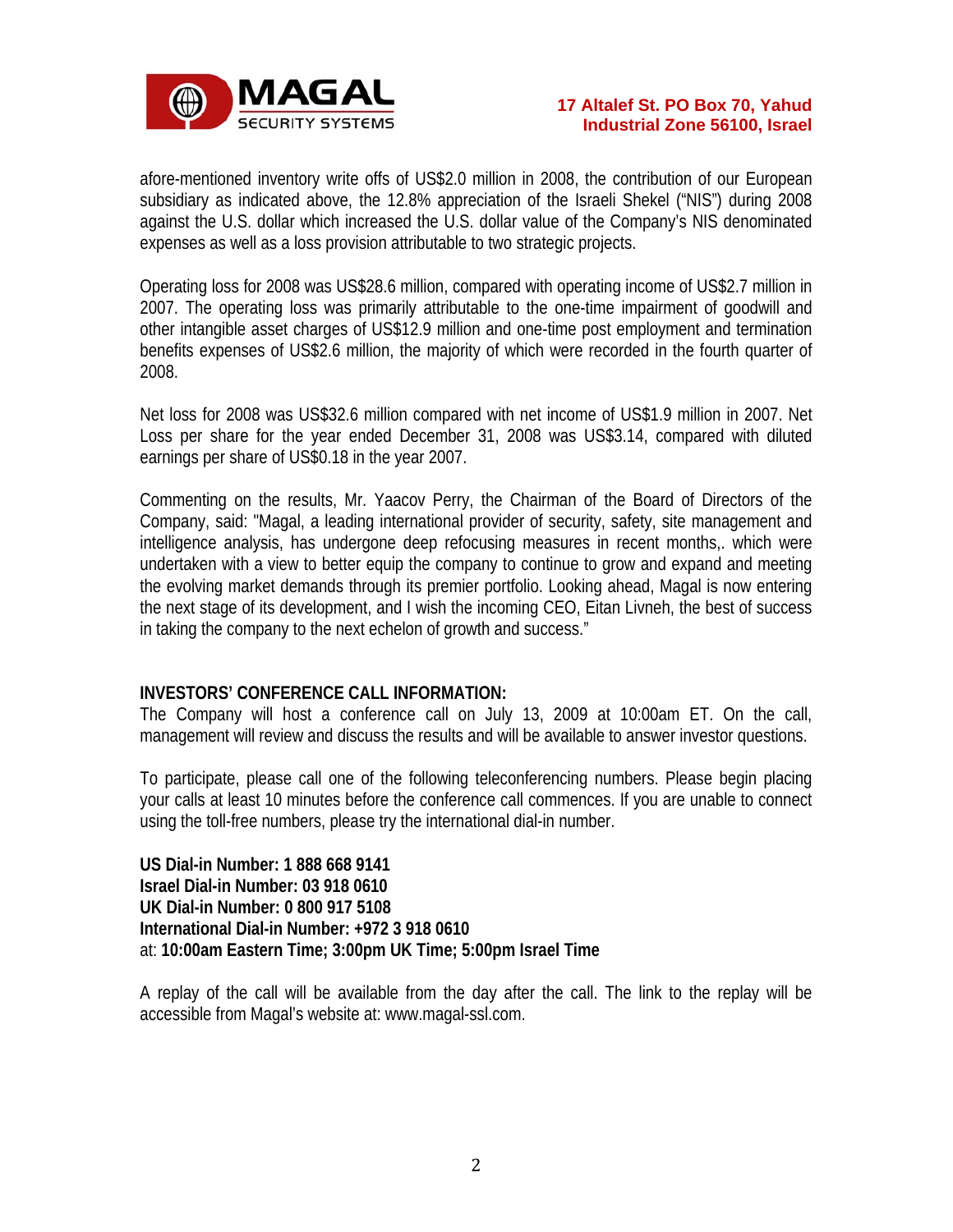

# **About Magal Security Systems Ltd.:**

#### **Magal S3i is a leading international solution provider, in the business of Security,**

**Safety, Site Management and Intelligence analysis.** Based on 35 years of experience and interaction with customers, the company has developed a unique set of solutions and products optimized for perimeter, outdoor and general security applications. Magal S3i's turnkey solutions are typically integrated and managed by single sophisticated modular command and control software, supported by expert systems for real-time decision support. Magal S3i's broad portfolio of critical infrastructure and site protection management technologies includes a variety of smart barriers and fences, fence mounted detectors, virtual gates, buried and concealed detection systems as well as a sophisticated protection package for sub-surface intrusion. A world innovator in the development of CCTV, IVA and motion detection technology for outdoor operation, Magal S3i has successfully installed customized solutions and products in more than 75 countries worldwide.

*This press release contains forward-looking statements, which are subject to risks and uncertainties. Such statements are based on assumptions and expectations which may not be realized and are inherently subject to risks and uncertainties, many of which cannot be predicted with accuracy and some of which might not even be anticipated. Future events and actual results, financial and otherwise, may differ from the results discussed in the forward-looking statements. A number of these risks and other factors that might cause differences, some of which could be material, along with additional discussion of forward- looking statements, are set forth in the Company's Annual Report on Form 20-F filed with the Securities and Exchange Commission.* 

**For more information: Magal Security Systems Ltd. Zev Morgenstern, CFO**  Tel: +972 (3) 539-1444 E-mail: zevm@magal-ssl.com Web: www.magal-ssl.com

**GK Investor Relations Ehud Helft/Kenny Green** Tel: (US) +1 646 201 9246 Int'l dial: +972 3 607 4717 E-mail: info@gkir.com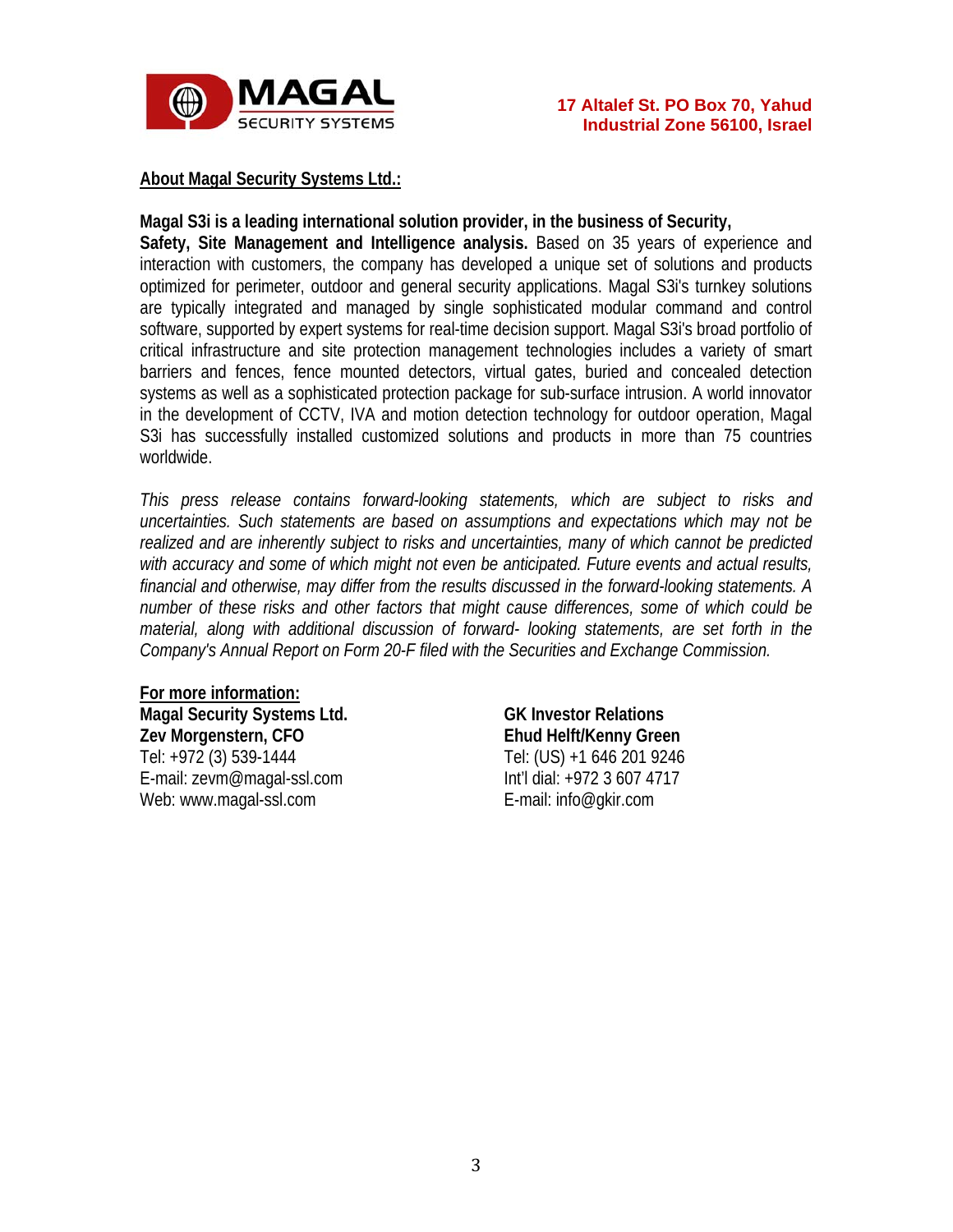

# **CONDENSED CONSOLIDATED STATEMENTS OF INCOME**

*(All numbers except EPS expressed in thousands of US\$)* 

|                                                                     |           | Year Ended December 31, |          | Quarter Ended December 31, |        |          |
|---------------------------------------------------------------------|-----------|-------------------------|----------|----------------------------|--------|----------|
|                                                                     | 2008      | 2007                    | % change | 2008                       | 2007   | % change |
| Revenues                                                            | 70,355    | 72,375                  | (2.8)    | 29,894                     | 23,155 | 29.1     |
| Cost of revenues                                                    | 49,205    | 43,510                  | 13.1     | 23,476                     | 14,837 | 58.2     |
| <b>Gross profit</b>                                                 | 21,150    | 28,865                  | (26.7)   | 6,418                      | 8,318  | (22.8)   |
| Operating expenses:                                                 |           |                         |          |                            |        |          |
| Research and development, net                                       | 6,195     | 5,764                   | 7.5      | 1,418                      | 1,879  | (24.5)   |
| Selling and marketing                                               | 17,179    | 12,930                  | 32.9     | 6,952                      | 3,399  | 104.5    |
| General and administrative                                          | 10,888    | 6,561                   | 66.0     | 4,378                      | 2,333  | 87.7     |
| Impairment of goodwill and other<br>intangible assets               | 12,887    |                         |          | 12,887                     |        |          |
| Post employment and termination benefits                            | 2,582     | 904                     | 185.6    | 2,144                      | (56)   |          |
| <b>Total operating expenses</b>                                     | 49,731    | 26,159                  | 90.1     | 27,779                     | 7,555  | 267.7    |
| Operating income (loss)                                             | (28, 581) | 2,706                   |          | (21, 361)                  | 763    |          |
| Financial expenses, net                                             | 2,006     | 2,137                   | (6.1)    | 224                        | 710    | (68.5)   |
| Income (loss) from continuing operations                            | (30, 587) | 569                     |          | (21, 585)                  | 53     |          |
| before income taxes                                                 |           |                         |          |                            |        |          |
| Income tax (tax benefit)                                            | 1,618     | 373                     | 333.8    | 2,395                      | (804)  |          |
| Net Income from continuing operations                               | (32, 205) | 196                     |          | (23,980)                   | 857    |          |
| Net Income (loss) from discontinued operations                      | (397)     | 1,686                   |          | (46)                       | 2,022  |          |
| Net income (loss)                                                   | (32,602)  | 1,882                   |          | (24, 026)                  | 2,879  |          |
|                                                                     |           |                         |          |                            |        |          |
| Basic net earnings per share from continuing                        |           |                         |          |                            |        |          |
| operations                                                          | \$(3.11)  | \$0.02                  |          | \$(2.31)                   | \$0.08 |          |
| Basic net earnings (loss) per share from<br>discontinued operations | \$(0.03)  | \$0.16                  |          | \$(0.00)                   | \$0.20 |          |
|                                                                     |           | \$0.18                  |          |                            |        |          |
| Basic net earnings (loss) per share                                 | \$(3.14)  |                         |          | \$(2.31)                   | \$0.28 |          |
| Weighted average number of shares<br>outstanding used in computing  |           |                         |          |                            |        |          |
| basic net earnings per share (in thousands)                         | 10,397    | 10,395                  |          | 10,397                     | 10,397 |          |
| Diluted net earnings per share from                                 |           |                         |          |                            |        |          |
| continuing operations                                               | \$(3.11)  | \$0.02                  |          | \$(2.31)                   | \$0.08 |          |
| Diluted net loss per share from discontinued                        | \$(0.03)  |                         |          |                            |        |          |
| operations                                                          |           | \$0.16                  |          | \$(0.00)                   | \$0.20 |          |
| Diluted net earnings (loss) per share                               | \$(3.14)  | \$0.18                  |          | \$(2.31)                   | \$0.28 |          |
| Weighted average number of shares<br>outstanding used in computing  |           |                         |          |                            |        |          |
| diluted net earnings per share (in thousands)                       | 10,397    | 10,431                  |          | 10,397                     | 10,398 |          |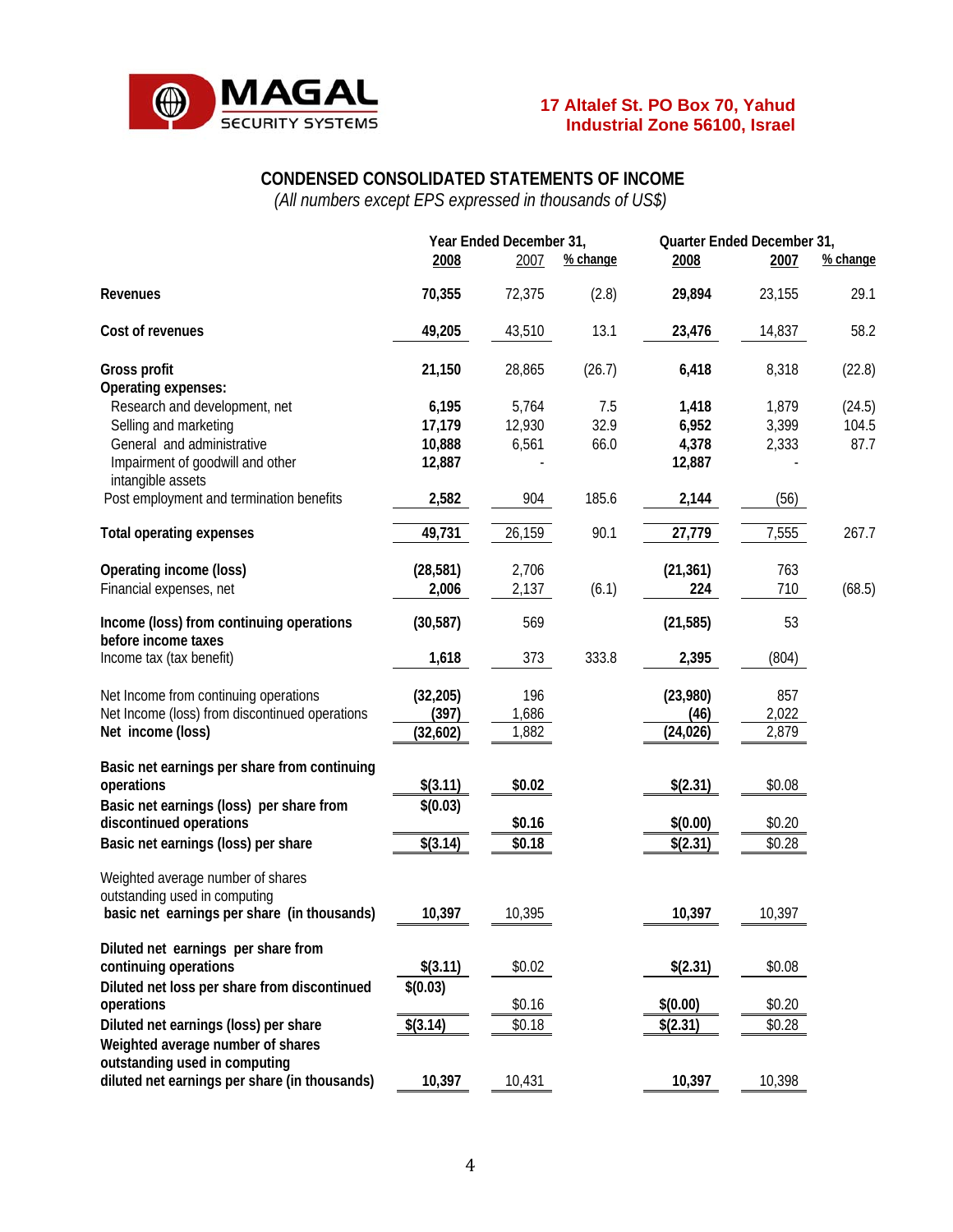

# **CONDENSED CONSOLIDATED QUARTERLY STATEMENTS OF INCOME**

*(All numbers except EPS expressed in thousands of US\$)* 

|                                                       | 2008          |             |              |             |  |  |
|-------------------------------------------------------|---------------|-------------|--------------|-------------|--|--|
|                                                       | Mar.<br>31,   | Jun.<br>30, | Sept.<br>30, | Dec.<br>31, |  |  |
|                                                       | (In thousands |             |              |             |  |  |
| <b>Revenues</b>                                       | \$13,735      | \$11,319    | \$15,407     | \$29,894    |  |  |
| Cost of revenues                                      | 8,900         | 5,897       | 10,932       | 23,476      |  |  |
| Gross profit                                          | 4,835         | 5,422       | 4,475        | 6,418       |  |  |
| Operating expenses:                                   |               |             |              |             |  |  |
| Research and development, net                         | 1,625         | 1,529       | 1,623        | 1,418       |  |  |
| Selling and marketing, net                            | 3,142         | 3,432       | 3,653        | 6,952       |  |  |
| <b>General and administrative</b>                     | 2,095         | 2,467       | 1,948        | 4,378       |  |  |
| Impairment of goodwill and other intangible<br>assets |               |             |              | 12,887      |  |  |
| Post employment and termination benefits              | 438           |             |              | 2,144       |  |  |
| <b>Total operating expenses</b>                       | 7,300         | 7,428       | 7,224        | 27,779      |  |  |
| Operating income (loss)                               | (2, 465)      | (2,006)     | (2,749)      | (21, 361)   |  |  |
| Financial expenses, net                               | 984           | 415         | 383          | 224         |  |  |
| Income (loss) before income taxes                     | (3, 449)      | (2, 421)    | (3, 132)     | (21, 585)   |  |  |
| Income taxes (tax benefit)                            | (661)         | (374)       | 258          | 2,395       |  |  |
| Income (loss) from continuing operations              | (2,788)       | (2,047)     | (3,390)      | (23,980)    |  |  |
| Loss from discontinued operations, net                | (248)         | (61)        | (42)         | (46)        |  |  |
| Net income (loss)                                     | (3,036)       | (2, 108)    | (3, 432)     | (24, 026)   |  |  |

Management decided to change the accounting method applied to certain projects to the completed-contracts method and to revise the results of operations previously reported for the first three quarters of 2008.